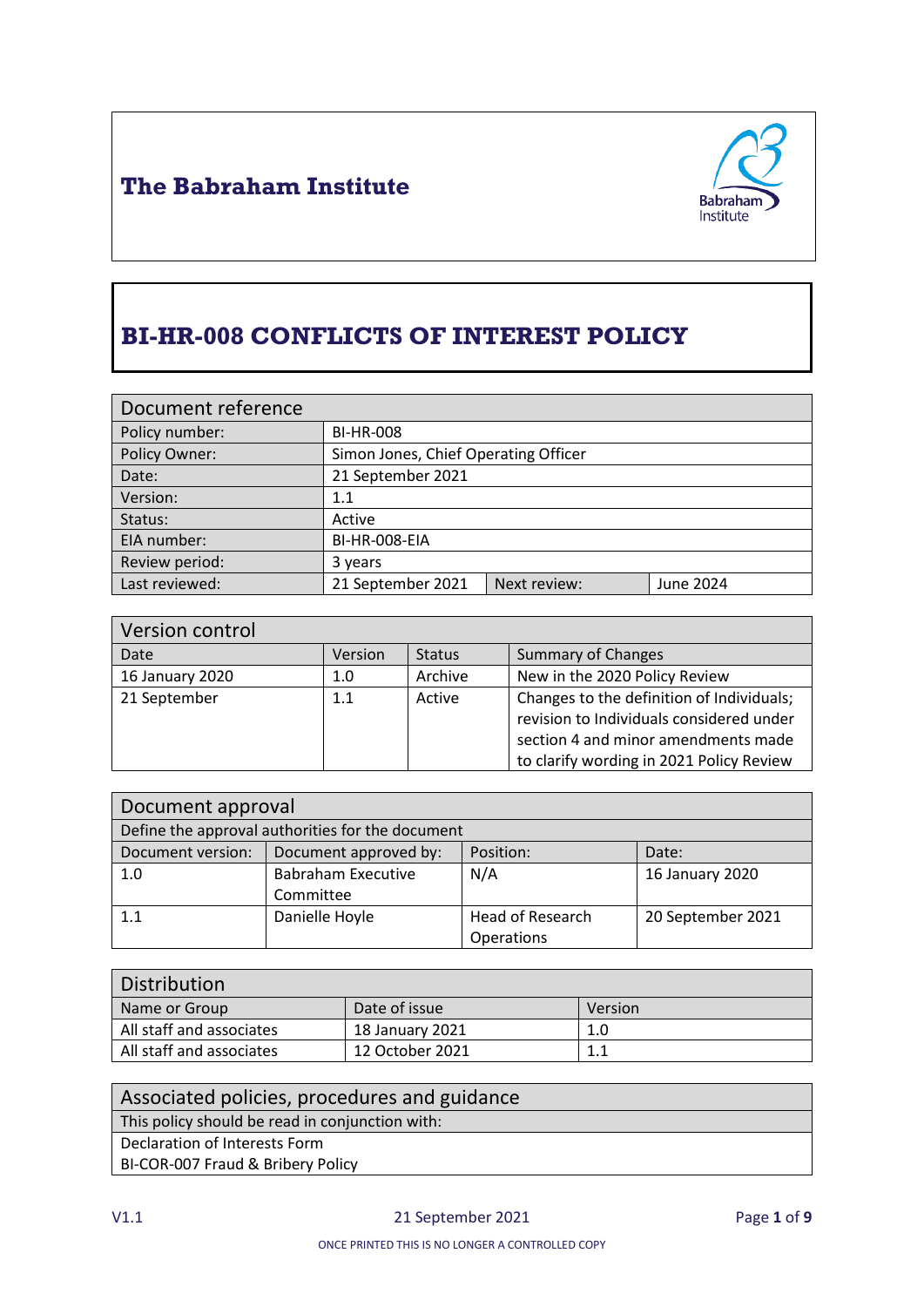BI-KEC-002 Consultancy Policy BI-COR-002Trustee Conflicts of Interest Policy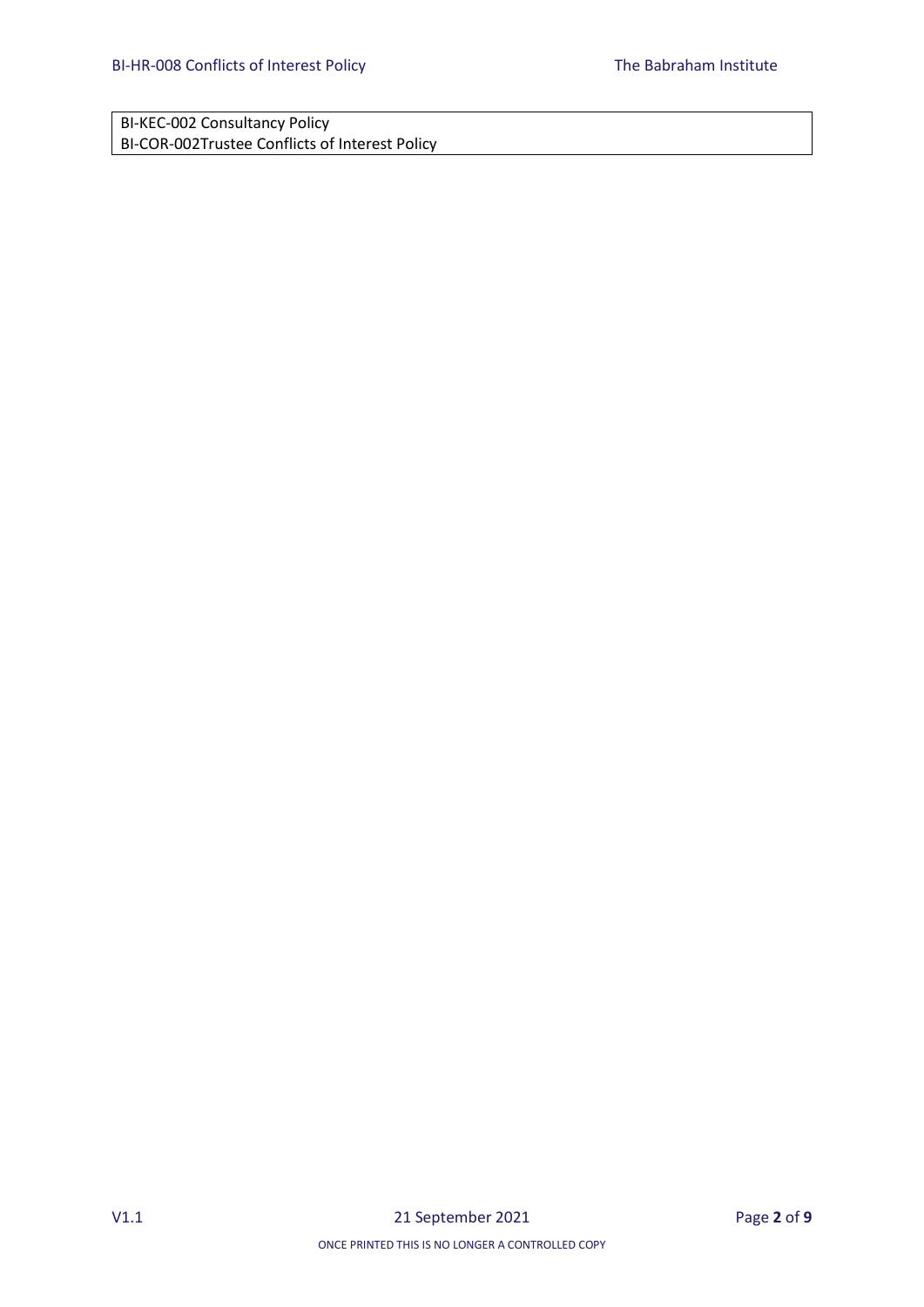### **Contents**

| 1.  |                                                                                    |  |
|-----|------------------------------------------------------------------------------------|--|
| 2.  |                                                                                    |  |
| 3.  |                                                                                    |  |
| 4.  |                                                                                    |  |
| 5.  |                                                                                    |  |
| 6.  |                                                                                    |  |
| 7.  |                                                                                    |  |
| 8.  |                                                                                    |  |
| 9.  |                                                                                    |  |
| 10. |                                                                                    |  |
| 11. | U.S. Department of Health & Human Services & Public Health Services Regulations  8 |  |
| 12. |                                                                                    |  |
| 13. |                                                                                    |  |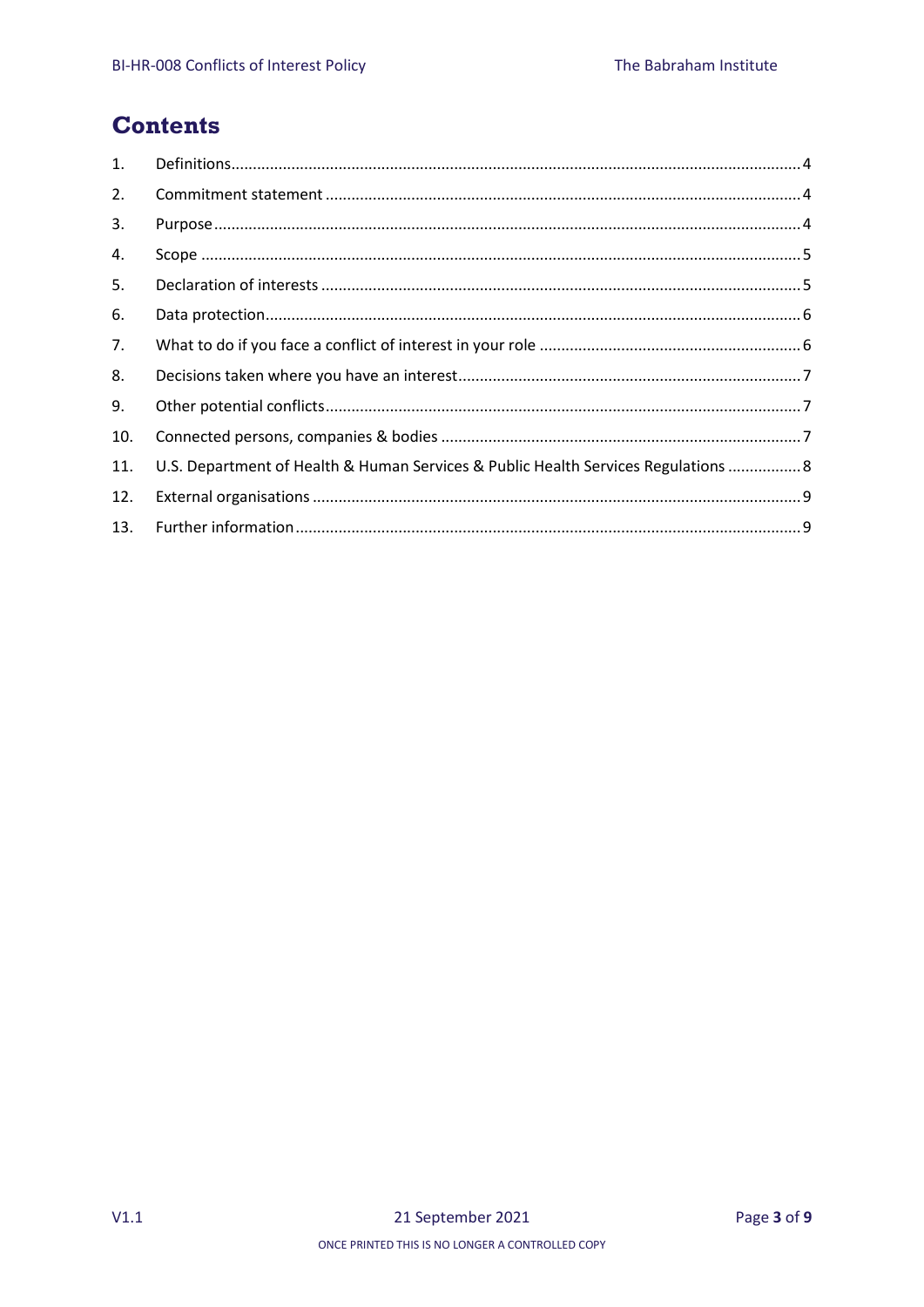#### <span id="page-3-0"></span>**1. Definitions**

| "Employee"    | Institute employees on Institute or Babraham Institute Enterprise<br>Ltd (BIE) terms and conditions, Institute employees on BBSRC or<br>other terms and conditions, and Research Fellows on Institute terms<br>and conditions. |
|---------------|--------------------------------------------------------------------------------------------------------------------------------------------------------------------------------------------------------------------------------|
| "Staff"       | Employees and Babraham Institute registered PhD students.                                                                                                                                                                      |
| "Individuals" | All individuals listed in Section 4. Scope.                                                                                                                                                                                    |

### <span id="page-3-1"></span>**2. Commitment statement**

- 2.1. At the Babraham Institute our mission is to be an international leader in research focusing on basic cell and molecular biology with an emphasis on healthy ageing through the human lifecycle.
- 2.2. We are committed to ensuring the highest standards of integrity, honesty and professionalism and strive to embed good practice in every aspect of our work.

#### <span id="page-3-2"></span>**3. Purpose**

- 3.1. The aim of this policy is to protect both the Institute and individuals from any appearance of impropriety.
- 3.2. Conflicts of interest may arise where an individual's business, personal or family interests and / or loyalties conflict with those of the Institute. Such conflicts can:
	- **•** Inhibit free discussion
	- Result in decisions or actions that are not in the interests of the Institute
	- Risk the impression that the Institute or individual has acted improperly
- 3.3. This policy complies with expectations set out in :
	- The UKRI-BBSRC Institute Standard Conditions of Grant
	- The U.S. Department of Health and Human Services and Public Health Services Regulations for funding from Public Health Service providers
	- The UK Research Integrity Office's (UKRIO's) [Code of Practice for Research](https://ukrio.org/publications/code-of-practice-for-research/)<sup>1</sup>.
- 3.4. The Institute encourages openness and transparency in declaring conflicts of interest in research in line with:
	- The Universities UK Concordat to Support Research Integrity<sup>2</sup>
	- The RCUK Policy and Guidelines on Governance of Good Research Practice<sup>3</sup>

**<sup>.</sup>** <sup>1</sup> <https://ukrio.org/publications/code-of-practice-for-research/>

<sup>2</sup> [https://www.universitiesuk.ac.uk/policy-and-analysis/reports/Pages/the-concordat-for-research](https://www.universitiesuk.ac.uk/policy-and-analysis/reports/Pages/the-concordat-for-research-integrity.aspx)[integrity.aspx](https://www.universitiesuk.ac.uk/policy-and-analysis/reports/Pages/the-concordat-for-research-integrity.aspx)

<sup>3</sup> [https://www.universitiesuk.ac.uk/policy-and-analysis/reports/Pages/the-concordat-for-research](https://www.universitiesuk.ac.uk/policy-and-analysis/reports/Pages/the-concordat-for-research-integrity.aspx)[integrity.aspx](https://www.universitiesuk.ac.uk/policy-and-analysis/reports/Pages/the-concordat-for-research-integrity.aspx)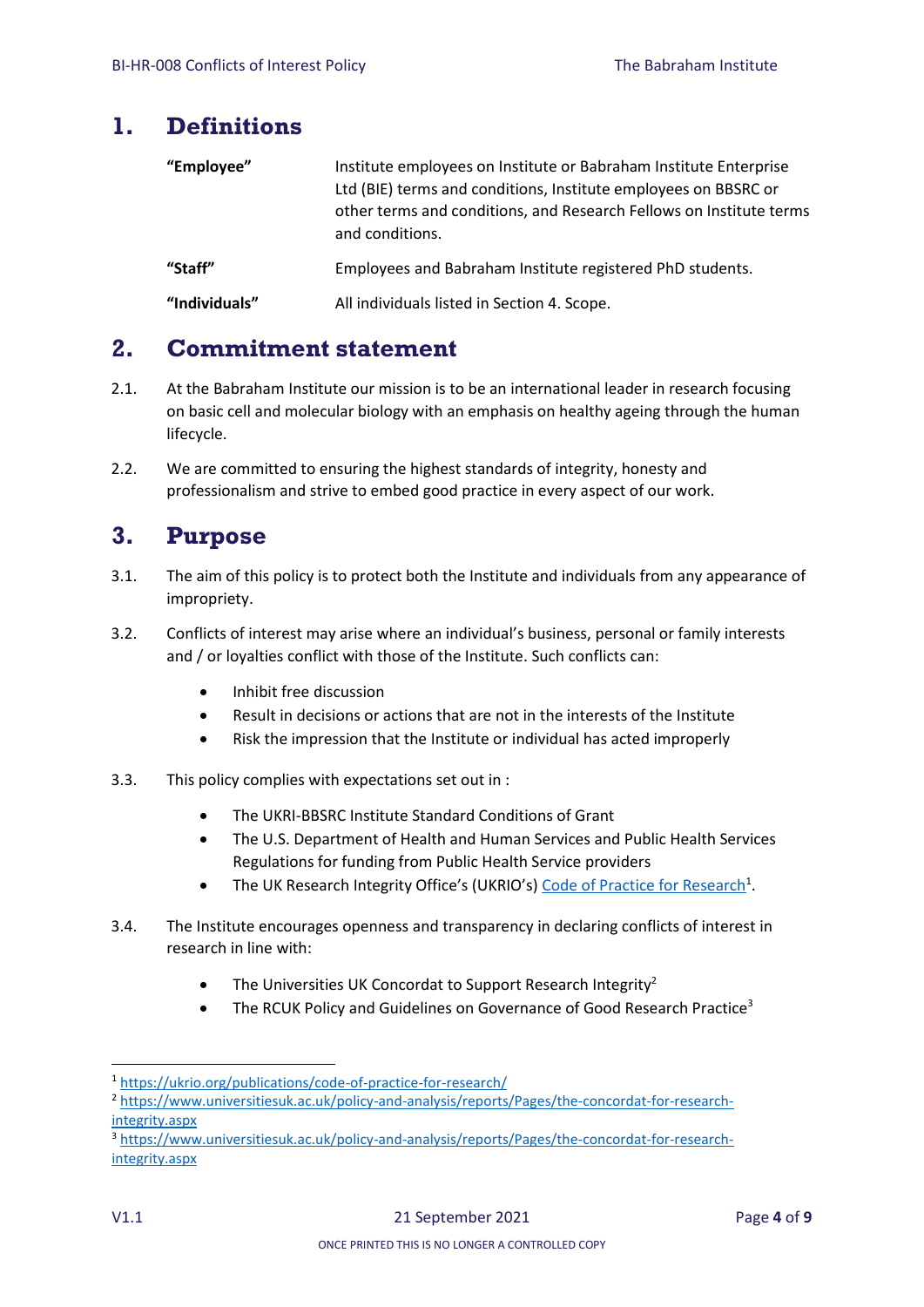BBSRC's Safeguarding Good Scientific Practice<sup>4</sup>

### <span id="page-4-0"></span>**4. Scope**

- 4.1. The purpose of this policy applies to all at the Institute. However, the declaration of interests outlined in section 5 is only mandatory for the following Individuals:
	- Institute employees of Grade 1 5 on Institute or Babraham Institute Enterprise Ltd (BIE) terms and conditions
	- **•** Institute employees of Grade  $1 5$  or equivalent on BBSRC or other terms and conditions
	- Research Fellows of Grade 1 5 on Institute terms and conditions
	- Research Fellows (honorary)
	- Honorary Members of Faculty
	- Members of the Finance, Stores, Contracts and Grants teams
- 4.2. Staff of Grade 6 or below who consider themselves to have a conflict of interest should declare it, by following the process outlined in Section 5.
- 4.3. Trustees should refer to the Trustee Conflicts of Interest Policy (BI-COR-002).
- 4.4. This policy is public facing on the Institute's website.

### <span id="page-4-1"></span>**5. Declaration of interests**

- 5.1. Individuals must declare their interests in connection with their role at the Institute. A Declaration of Interests Form is provided for this purpose, listing the types of interest that should be declared (see also 5.3). This is available on the Conflicts of Interest page under the Governance & Risk section of The Hub or from the Institute Director's Office.
- 5.2. To be effective, the Declaration of Interests Form must be completed upon starting at the Institute, and updated annually or when any changes occur. It is the individual's responsibility to keep their conflicts of interest declaration up to date when their circumstances change, ideally before the change takes place. It is expected that the vast majority of individuals will only need to make a null return.
- 5.3. Interests to be declared include the following activities taking place outside of the Institute for the individual or connected parties and bodies (see Section 10) :
	- Work outside of the Institute
	- Appointments
	- Investments, shareholdings & beneficial interests Shareholdings
	- Gifts & hospitality
	- Work with subsidiaries
	- Any other interests that may result in a conflict arising (see Section 9 for further information)

See the Declaration of Interests Form for further information.

**.** 

<sup>4</sup> <https://bbsrc.ukri.org/about/policies-standards/good-scientific-practice/>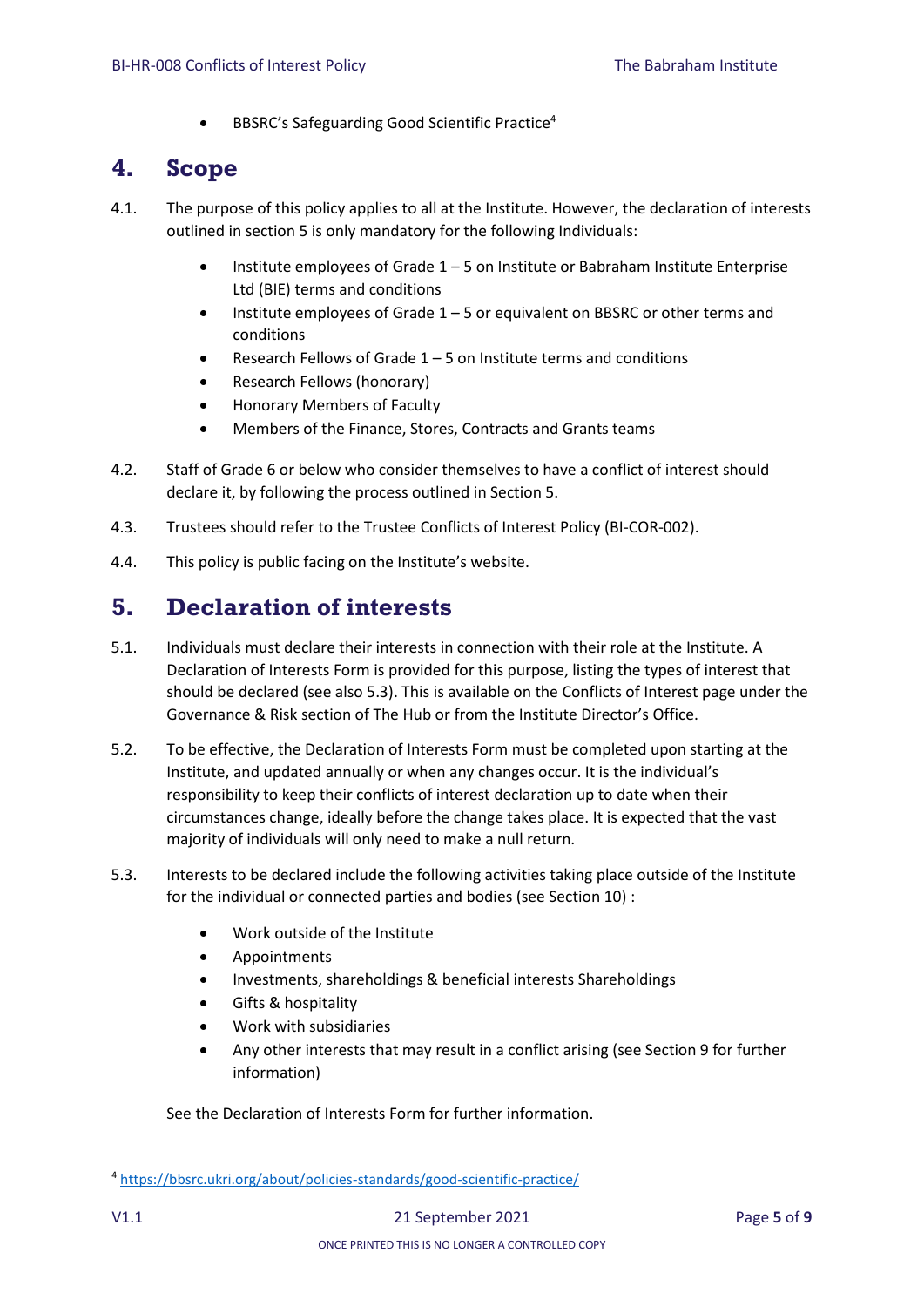- 5.4. If you are not sure what to declare, or whether / when a declaration needs to be updated, you should err on the side of caution. The Head of Governance & Projects or HR Manager can be approached for confidential guidance.
- 5.5. When declared and as part of the annual update, conflicts of Interest are reviewed by a team comprising the Head of Governance & Projects, the HR Manager, Contracts Manager, Knowledge Exchange / Commercialisation Manager.
- 5.6. Declaration forms will be saved and interests will be recorded on the Institute's Register of Interests, which will be maintained by the Institute Director's Office. The register will be accessible by the Institute Director, the Chief Operating Officer (COO) and the Institute Director's Office, as well as those named in 5.5 for the purpose of review. The Babraham Executive Committee (BEC), the Audit Committee and / or the Board of Trustees may be notified of significant conflicts of interest.
- 5.7. For significant conflicts of interest, a management plan may be put in place with the individual and their line manager (with support from relevant Institute teams where necessary) to help manage, reduce or eliminate the risk.
- 5.8. Consultancies should be set up in line with the Institute's Consultancy Policy (BI-KEC-002) and declared on the Declaration of Interests Form.
- 5.9. Declarations of gifts and hospitality received as part of an Institute role should be made separately in accordance with the Institute's Fraud and Bribery Policy (BI-COR-007).

### <span id="page-5-0"></span>**6. Data protection**

6.1. Information provided will be processed in accordance with data protection principles set out in the General Data Protection Regulations (GDPR) and Data Protection Act 2018. Data will be processed only to ensure that individuals act in the best interests of the Institute. Conflicts declared may be made public in line with best practice for charitable organisations, and to promote openness and transparency in research. The information provided will not be used for any other purpose.

## <span id="page-5-1"></span>**7. What to do if you face a conflict of interest in your role**

- 7.1. If you face a conflict of interest in your role at the Institute, you should not be involved in decisions made by the Institute that directly relate to that conflict. You should declare your interest at the earliest opportunity (e.g., to your line manager or at the start of a meeting / as soon as you realise during the meeting) and withdraw from any subsequent discussion. For example, you should not be involved in discussing deals with companies with which you have a personal connection. The same applies if you face a conflict for any other reason. It is your line manager or, in a meeting, the Chair's final decision how the conflict is managed and to ensure that this is documented appropriately (see 8.1).
- 7.2. You may, however, participate in discussions from which you may indirectly benefit, e.g., where the benefits are universal to all, or where the benefit to you is minimal.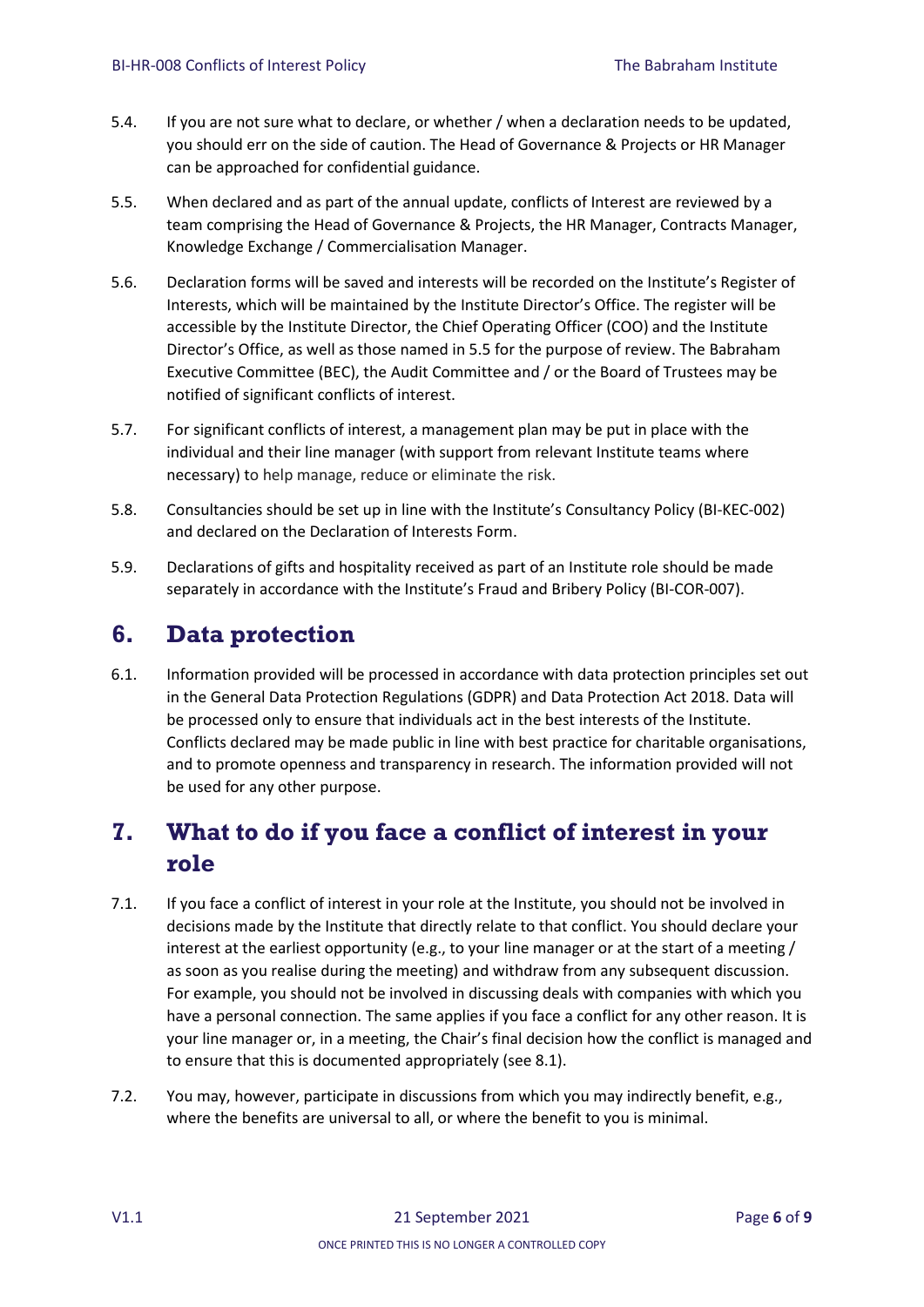7.3. A management plan may be put in place should conflicts of interest arise regularly in the course of your work. This will be monitored regularly, in accordance with the agreed review period.

#### <span id="page-6-0"></span>**8. Decisions taken where you have an interest**

- 8.1. In the event of the Institute having to decide upon a question in which you have an interest, you will be expected to leave the discussion. If there is not a consensus among the remaining individuals, all the decisions will be made by vote, with a simple majority required. Where applicable, a quorum must be present for the discussion and decision; interested parties will not be counted when deciding whether the meeting is quorate. Interested individuals may not vote on matters affecting their own interests.
- 8.2. All decisions under a conflict of interest will be recorded and reported in writing, for example, in the minutes of the meeting, and a note sent to the Institute Director's Office. The report should record:
	- The nature and extent of the conflict
	- An outline of the discussion
	- The actions taken to manage the conflict
- 8.3. Independent external moderation will be used in the unlikely event that conflicts cannot be resolved through usual procedures.

#### <span id="page-6-1"></span>**9. Other potential conflicts**

- 9.1. Individuals should also have due regards to whether external activities and interests, including political activities, may create a conflict of interest. For example, being a Trustee of another organisation that is competitive with the Institute or campaigning on an agenda contrary to Institute policy.
- 9.2. Individuals who are seeking elected office (e.g., as MP, MEP or Cambridgeshire Councillor) should discuss the matter with the Institute Director because of the significant public funding to the Institute.

### <span id="page-6-2"></span>**10. Connected persons, companies & bodies**

- 10.1. In considering conflicts of interest, you should consider not only your own activities but also those of any connected persons, companies and bodies. The following are deemed 'connected' with you:
	- Anyone living with you as your partner.
	- Your children, step-children, partner's children and step-children, parents, grandchildren, grandparents and siblings; and their partners.
	- A Trustee of any private trust of which the beneficiaries or potential beneficiaries include you or anyone mentioned above.
	- Your business partners or business partners of anyone mentioned above.
	- Firms or businesses in which you or anyone mentioned above (or you acting together with anyone mentioned above) is a partner, has ownership of at least one-fifth of the shares in the company, the ability to direct how at least one-fifth of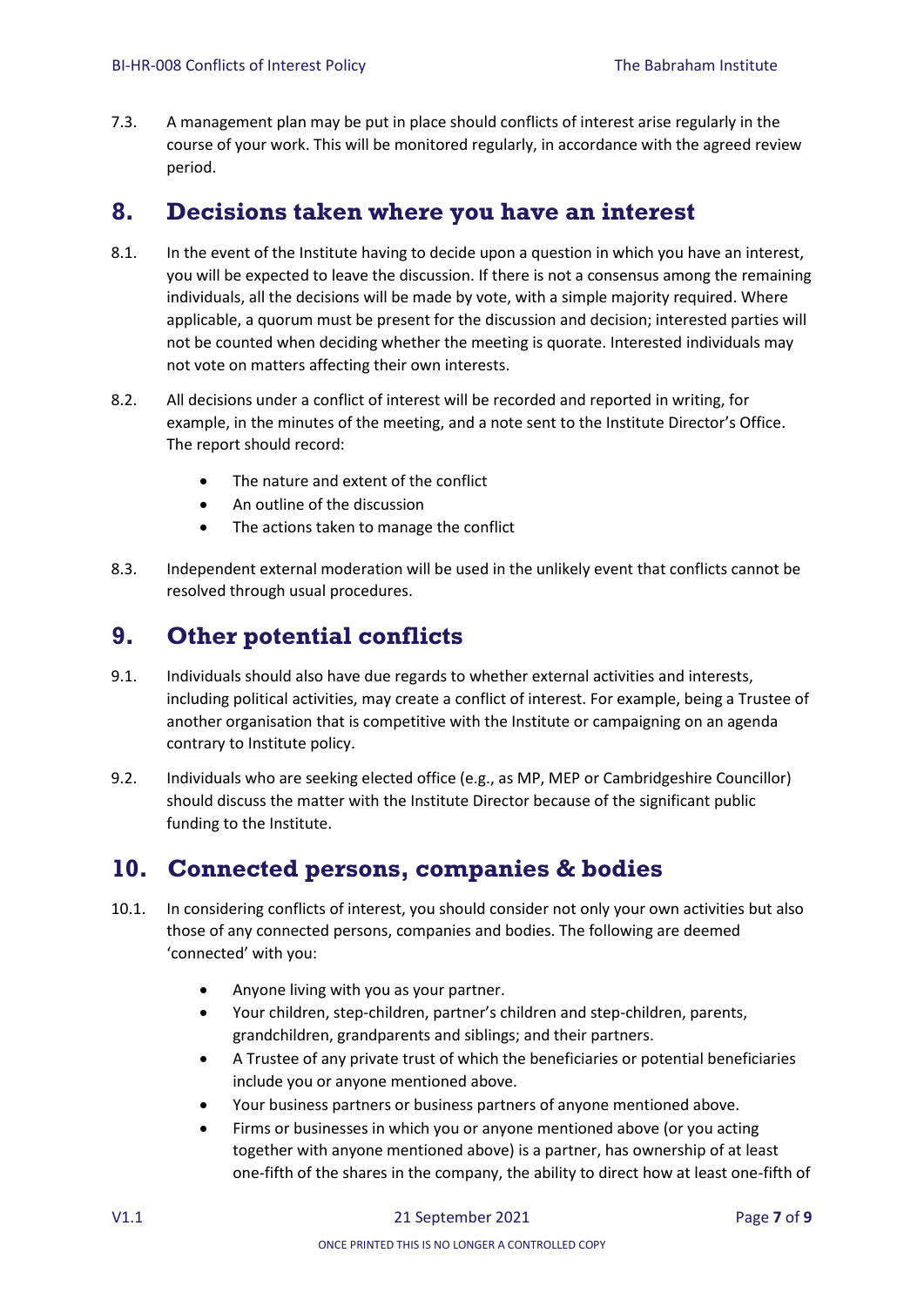the voting power in the company is exercised or has the ability to otherwise ensure that the affairs of the company are conducted in accordance with their wishes.

# <span id="page-7-0"></span>**11. U.S. Department of Health & Human Services & Public Health Services Regulations**

- 11.1. Senior and key personnel participating in research funded by a U.S. Public Health Service (PHS) funder, most notably the National Institutes of Health (NIH), must follow the requirements set out below. The Grants Office is responsible for this process; please speak to them for advice.
- 11.2. The Financial Conflicts of Interest Policy to meet U.S. Department of Health and Human Services and Public Health Services Regulations is publicly facing on the Institute's website in compliance with the Regulations. **For key definitions and further detail, see the Institute's [website](https://www.babraham.ac.uk/legal/financial-conflict-of-interest-policy)<sup>5</sup> .**
- 11.3. The U.S. Department of Health & Human Services & Public Health Services Regulations apply to any institution (non-U.S. or U.S. domestic) that is applying for or receives research funding from a PHS funder through a grant or cooperative agreement (either directly or via another institution as a sub-awardee) and, consequently, any investigator planning to or who is already participating in such research.
- 11.4. All investigators must disclose any **Significant Financial Interest (SFI)** with respect to their **Institutional Responsibilities** (defined on the website) to the Institute Director who will determine whether such interest constitutes a **Financial Conflict of Interest (FCOI).** Note, that any SFIs and FCOIs identified would usually constitute a conflict of interest for the Institute and should therefore also be reported through the Institute's Declaration of Interests (see Section 5).
- 11.5. Where an SFI is determined to be an FCOI, a management plan will be drawn up by the investigator, the Institute Director and Grants Office to help manage, reduce or eliminate the FCOI.
- 11.6. A disclosure of the FCOI and the management plan must be submitted to the PHS-funder by the Grants Office.
- 11.7. Adherence to the management plan must be monitored. The Grants Office holds this responsibility.
- 11.8. All PHS-funded investigators are required to complete the training on financial conflict of interest available *here*<sup>6</sup>. Please inform the Grants Office when you have completed the training so they can maintain a record.
- 11.9. Annual reporting of FCOIs is required. As a direct recipient of PHS funds, any FCOI by PHSfunded personnel will be reported by the Grants Office to the NIH via eRA Commons within 60 days. As a sub-awardee, a FCOI will be reported to the direct recipient of PHS funds within 10 days. Records will be kept for three years by the Grants Office.

1

<sup>5</sup> <https://www.babraham.ac.uk/legal/financial-conflict-of-interest-policy>

<sup>6</sup> [https://grants.nih.gov/grants/policy/coi/tutorial2018/story\\_html5.html](https://grants.nih.gov/grants/policy/coi/tutorial2018/story_html5.html)